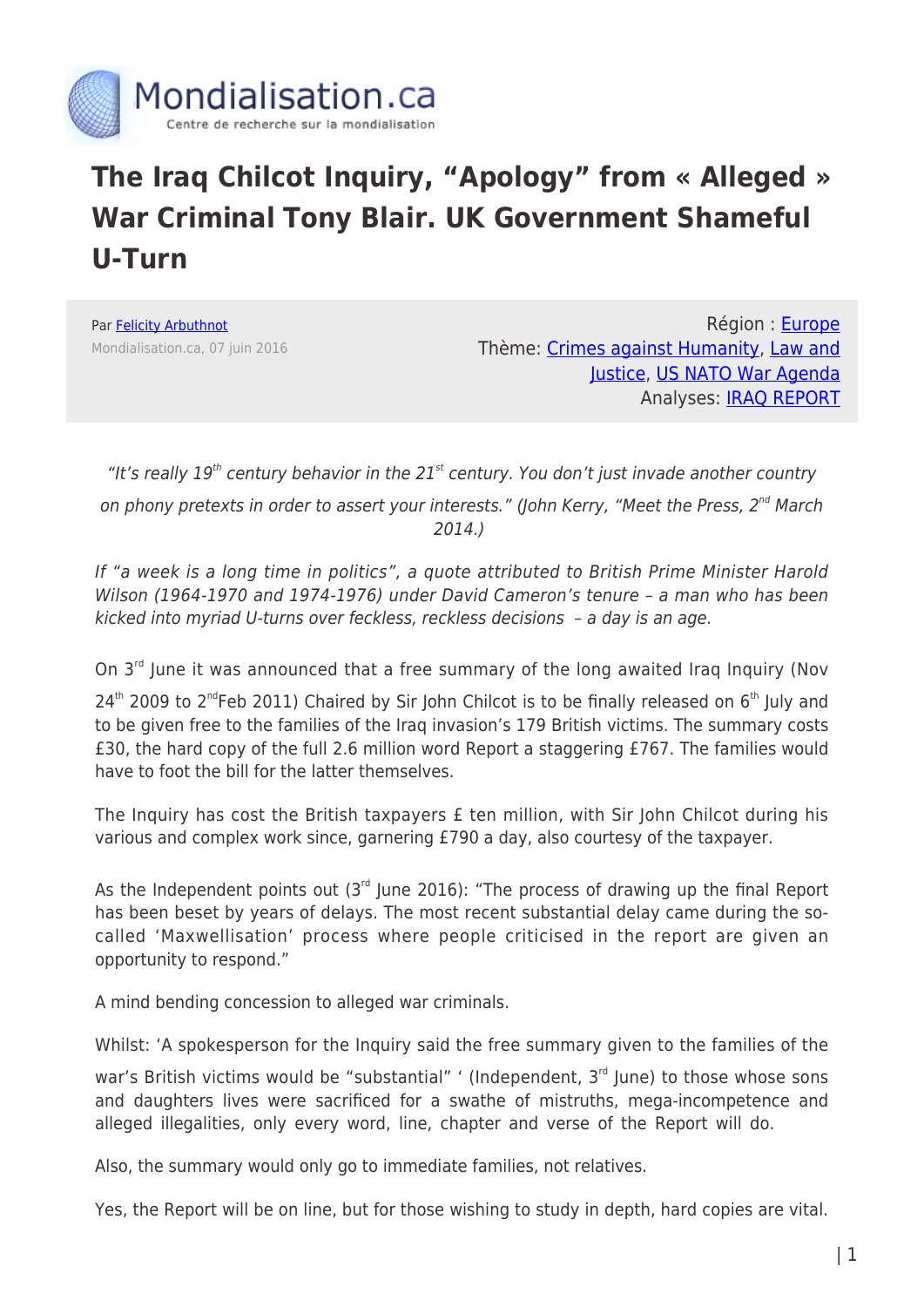And what would it cost even in ink cartriges and paper to download twelve volumes?

The bereaved families responded with fury, demanding that Tony Blair pay for their copies. For a man who has made up to to an estimated £ hundred million, the gesture of a mere £137,293 – the cost of 179 copies – to those who have given their children for his assertions of Saddam Hussein's non-existent weapons of mass destruction which could strike the West in forty five minutes etc., would be a minimal price to pay. It would be small change in Blairland.

Perhaps he could sign each one, with a dedication. It would surely read something like:

"Within these volumes you will find all my justifications for involving our great country in the invasion of Iraq. I took the view, which I still passionately believe, as I said at the time on national television 'it was the right thing to do', morally and legally. In making you this gift of the Report I would like to say that I am truly sorry for your loss.

"Our great country is indebted through the sacrifice of your child who, by obeying orders and upholding my deeply held conviction that the Middle East would be a better place, which of course is the case. I also take the view that there was no need for any Inquiry or shameful pointing of fingers at myself or my government, intelligence agencies or military.

As my friend Madeleine Albright expressed so eloquently some years ago, there are times when the lives of the children of others are 'a hard choice … but the price is worth it.' As I said on television just prior to the invasion 'I know I'm right.' I still do. May my words be of some comfort to you in your grief."

However, back to reality. Rose Gentle whose nineteen year old son Gordon was killed in Basra said of the denial of the full Report: "It's disgusting ... Why should we have to pay have we not paid enough times with the lives of our sons? The families should get a free

copy of this, we have paid the cost with their deaths  $\ldots$ " (The Guardian,  $3^{rd}$  June 2016.)

Roger Bacon, whose son Major Matthew Bacon was killed in 2005 said: " … we have already paid with our children's lives."

Emily Thornberry, the Shadow Defence Secretary, stated that it was "grotesque and offensive" that families should be asked to pay to read the findings. Indeed.

"In respect of those who died in Iraq, they have suffered first the terrible loss of their loved ones, then the lengthy delay for an Inquiry to be launched, then the even lengthier delay for that report to be published. Do not now add insult to these already grievous injuries by making them pay to read that Report." (1)

Liberal Democrat Leader, Tim Farron wrote to the MoD demanding they give free copies to bereaved families on request:

"It is unbelievable that after all these years of waiting, of stalling and uncertainty, we now find out that the families will have to pay for a copy of the Report … Families who have waited years, mother and fathers who have fought to have this Report see the light of day, should not have to pay for this … The government now needs to provide some form of closure to the victims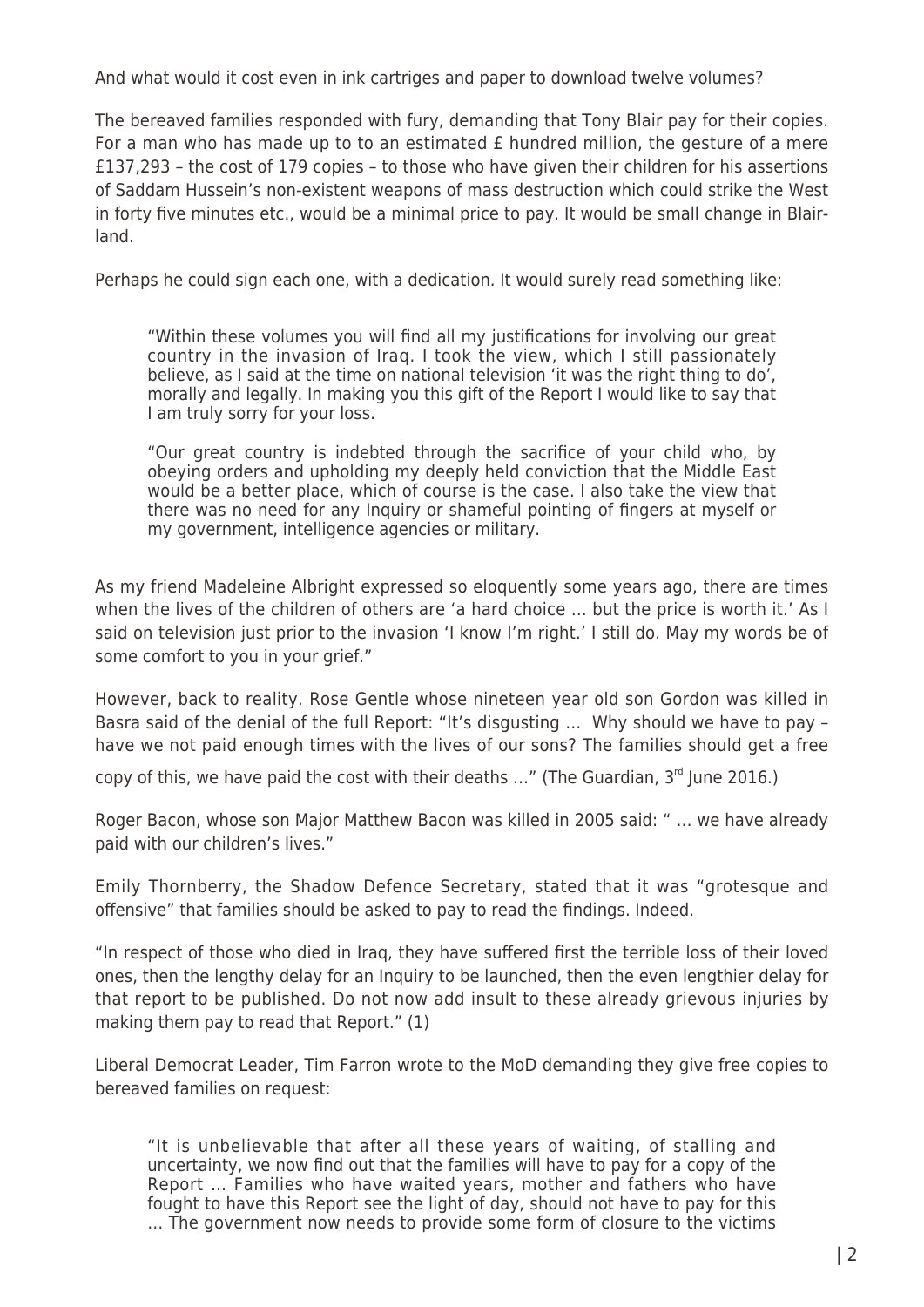U-TURN.

By the end of the day on 3rd June, after the furore from cross party MPs, the families and the public, No 10 Downing Street put out a statement saying that there was: " … no question of families of service personnel who died in Iraq having to pay for copies of the Chilcot Report".

Better shamefully late, than never.

Yet in all this, no government, Ministry of Defence (MoD) or relevant official has mentioned the disabled, limbless, chronically ill, resultant from the invasion. They and their families are forgotten, invisible, not to even get the summary free. Reported casualties are 5,970, but the total figures have not been released by the MoD.

There are those who came back from this disaster built on a lie with no arms and no legs, brain damaged, others generally incapacitated by mega, but lesser limb loss and trauma.

"During the conflicts in both Iraq and Afghanistan, the British Ministry of Defence (MoD) has been reticent in publishing details of British casualties …" states Casualty Monitor (2) who also state: "… there are still serious problems with the accuracy and incompleteness of the information they release."

In other words the MoD, to use Sir Robert Armstrong's memorable quote to an Australian Court in 1986, is "economical with the truth."

Moreover, numbers of Field Hospital admissions and the very seriously injured requiring Aero-medical evacuations were simply not available from the MoD during 2003, 2004 and 2005. See last chart at (2.)

In a further venture into fantasy land, the probably two million Iraqi families bereaved between the embargo and the invasion surely deserve a copy – courtesy Mr "I know I'm right" Blair.

Meanwhile in Iraq, Bush and Blair's body count continues thirteen years and 5 weeks after

"Mission accomplished", declared on USS Abraham Lincoln,  $1<sup>st</sup>$  May 2003, by George W. Bush. According to the United Nations at least 741 Iraqis, including more than 400 civilians, were killed and 1,374 wounded in April this year alone, due to the ongoing violence – a monthly nightmare which in pre-invasion Iraq was unthinkable.

However, back to the Iraq Report as an astute Facebook friend commented:

"To those looking forward to reading the Chilcot report, the one paid for by your taxes, I hope you have saved your pennies up. Classic British Government. You might have paid for it once but you have to pay for it a few more times before you can actually have it.

Another commented: "Only Tony Blair will be able to afford it."

Further input redundant.